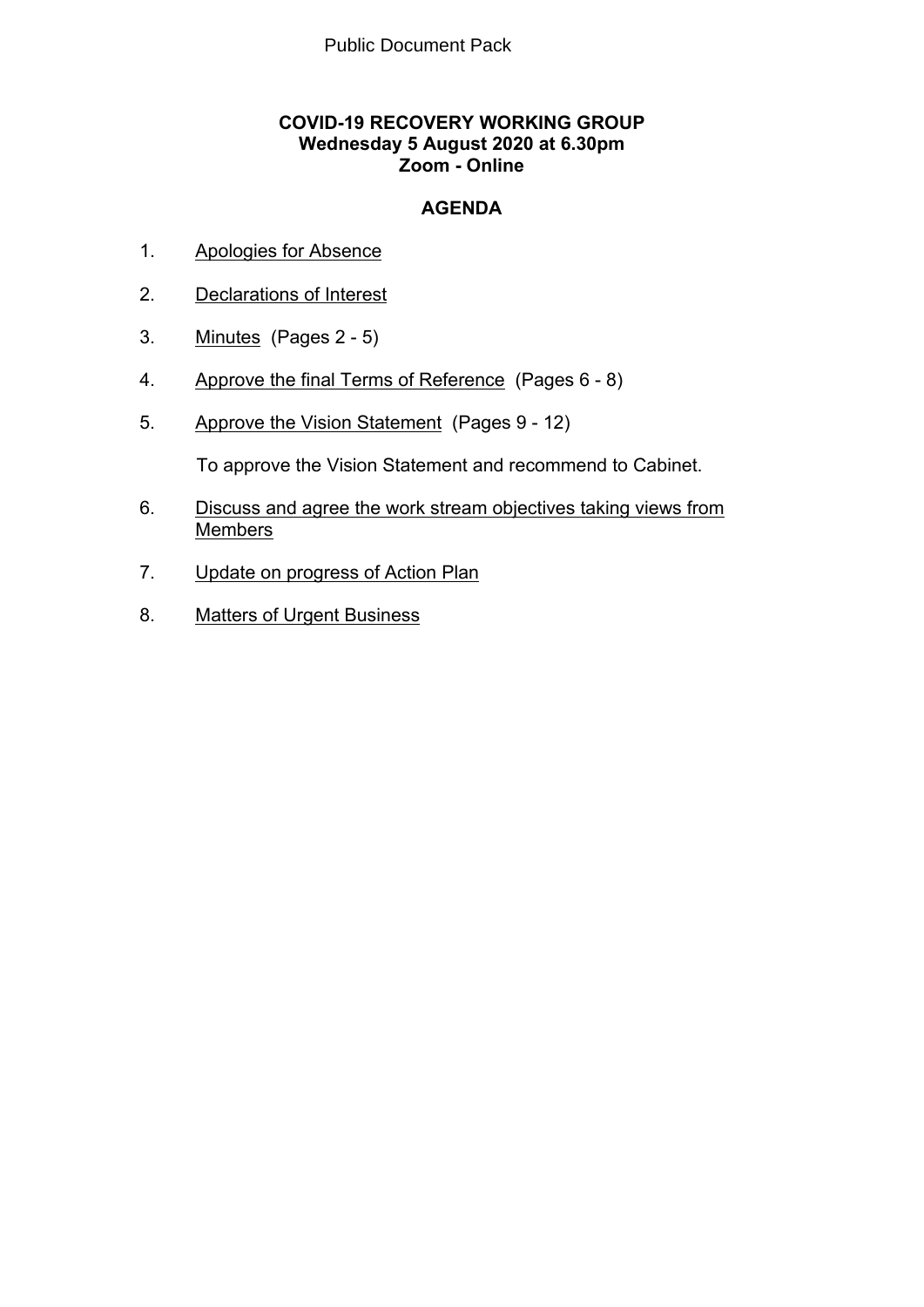## **MINUTES OF THE COVID-19 RECOVERY WORKING GROUP HELD ON**

22 July 2020 6.30 - 8.50 pm

# **PRESENT**

### **Committee Members**

Councillor Eugenie Harvey (Chair) Councillor Simon Carter Councillor Joel Charles Councillor Tony Durcan Councillor Tony Edwards Councillor Mark Ingall Councillor Andrew Johnson Councillor Frances Mason Councillor Russell Perrin Councillor Nancy Watson

### **Officers**

Brian Keane, Chief Executive Hannah Criddle, Governance Support Officer Andrew Bramidge, Head of Environment and Planning Simon Freeman, Head of Finance and Deputy to the Chief Executive Jane Greer, Head of Community Wellbeing Simon Hill, Head of Governance Andrew Murray, Head of Housing Adam Rees, Governance Support Officer

# 1. **WELCOME AND INTRODUCTIONS**

Councillor Harvey welcomed the group to the meeting. She explained that the purpose of the group was to work collaboratively, generate creative ideas and have productive debate. Councillor Harvey explained that three key concerns of hers following the Covid-19 pandemic were unemployment, local businesses and the voluntary sector.

# 2. **APOLOGIES FOR ABSENCE**

None.

# 3. **DECLARATIONS OF INTEREST**

Councillor Charles declared a pecuniary interest as a remunerated Council appointed director of HTS (Housing and Regeneration) Ltd.

Councillor Carter declared a pecuniary interest as a remunerated Council appointed director of HTS (Property and Environment) Ltd.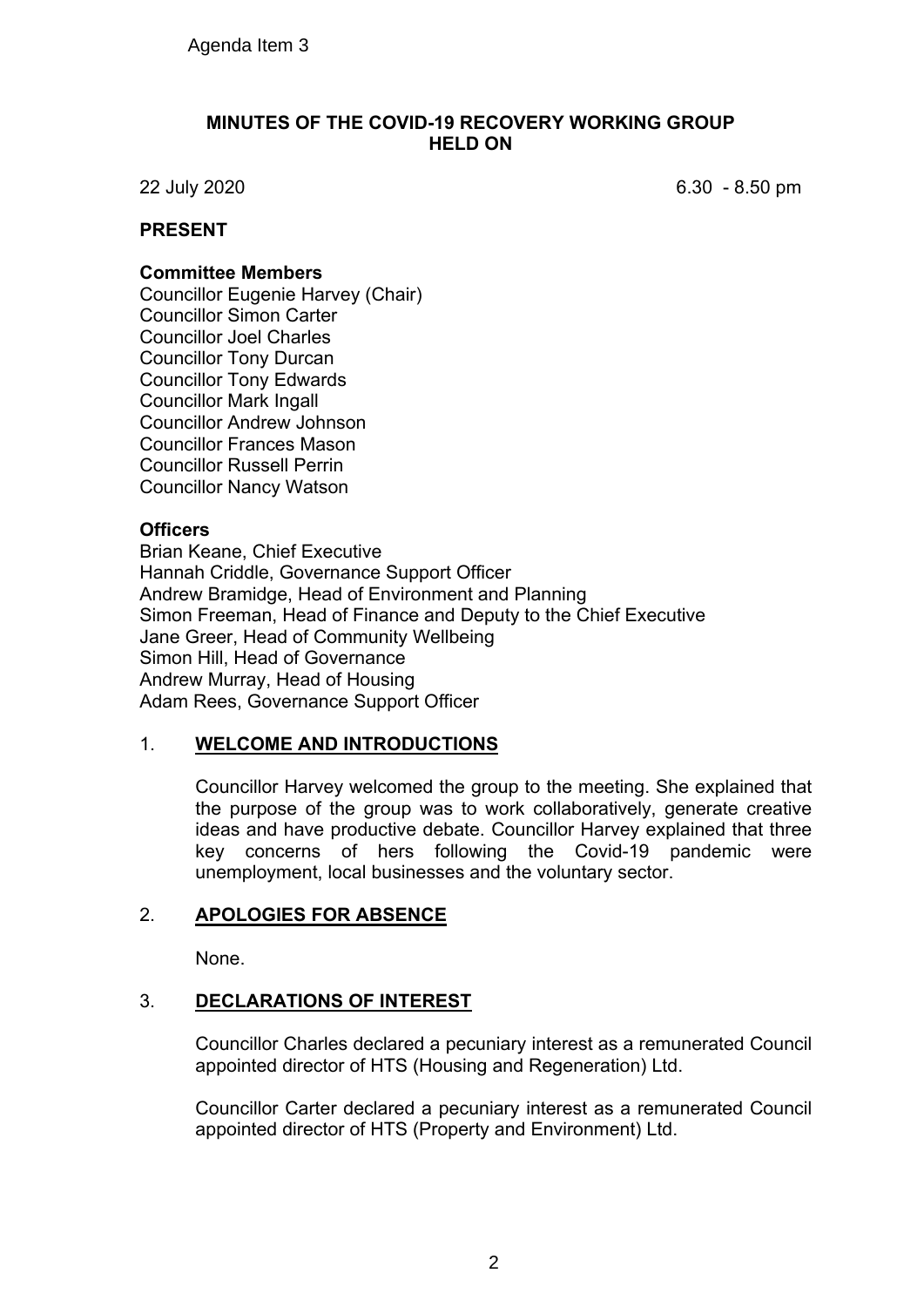# 4. **TERMS OF REFERENCE**

The group considered the Terms of Reference that were shared at the Cabinet meeting on 9 July 2020. It was agreed that it was important to complete a gap analysis and to understand the baseline to help to inform the Terms of Reference and establish a feedback mechanism so performance against the Terms of Reference could be compared.

The group agreed to:

- a) Add a term around the Council working with regional health officials to minimise the risk of a second outbreak in Harlow.
- b) Extend the community action term to include community cohesion and wider engagement including public health education and to focus on the impact on the voluntary sector.
- c) Have specific focus of the impact of Covid-19 on the faith based communities and BAME group.
- d) Have a specific focus on public education in view of the on-going health risk.

It was agreed that the action plan should consider dynamic and static risk.

The amended Terms of Reference would be circulated to the Chair and a representative from the Conservative group for approval before the next meeting.

# 5. **RESPONSE PHASE - KEY ACTIONS AND DECISIONS**

Councillor Harvey noted some of work completed by the Council during the response phase whilst there was a gradual loss of services and the following had been achieved; enabling 420 officers to work remotely, working with the County Council and shielding agencies creating the Community Hub, awarding grants to local businesses, helping 36 rough sleepers, monitoring staff sickness, creating online creative projects, dealing with 60,000 customer enquiries and HTS emergency work during lockdown. The group requested that this information was circulated as a note to all.

The group considered whether the Council was still in the response phase or had moved into the recovery phase. Councillor Harvey advised that the Council was moving into the recovery phase. Councillor Perrin suggested that the details of the response were written down within a strategic framework for comparison against the groups' terms of reference.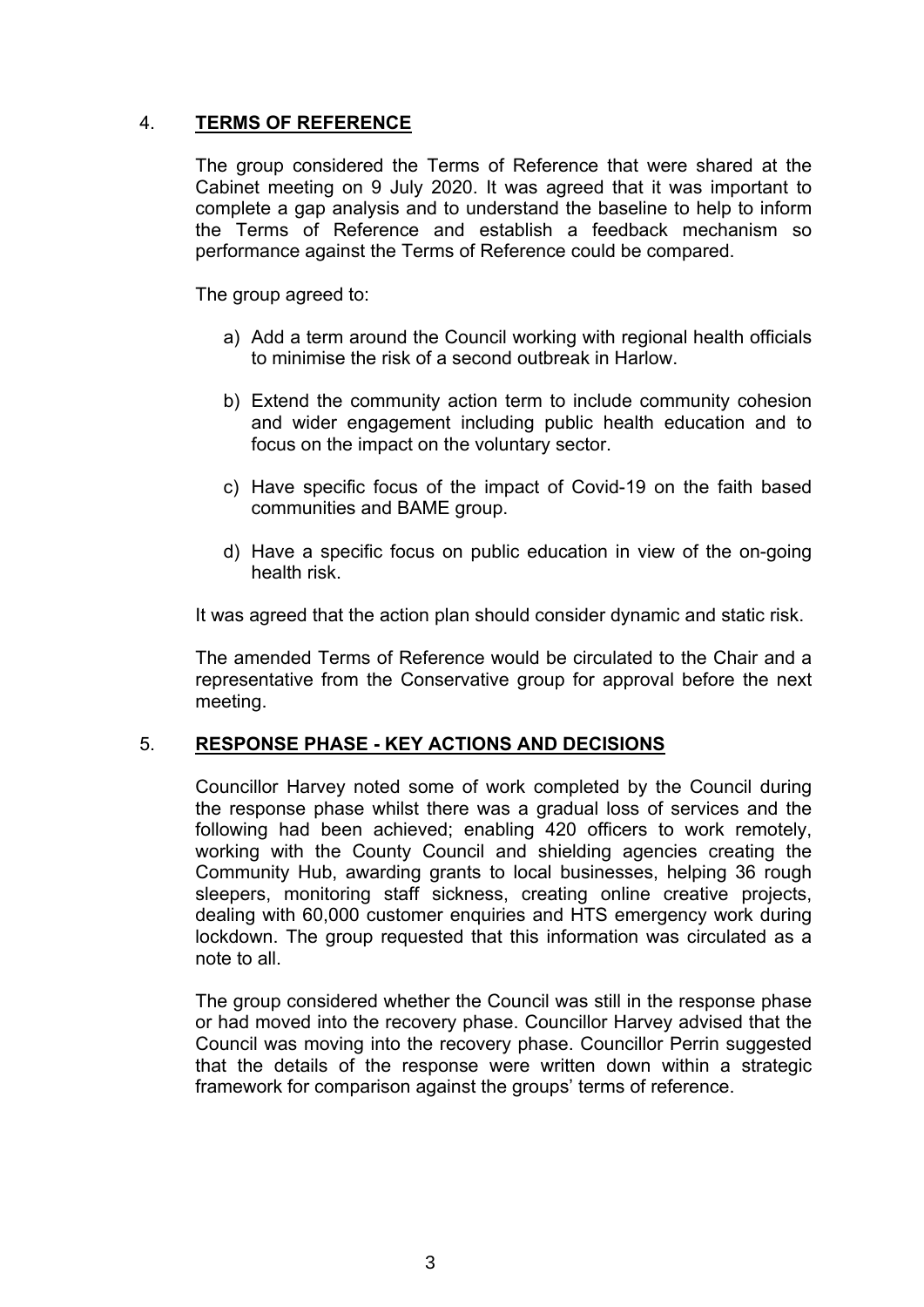# 6. **RECOVERY PHASE**

#### a) Workstreams

Jane Greer, Head of Community and Wellbeing, explained that under the "community impact" work stream, there were four key sub-groups;

- a) Third sector, faith groups, BAME and other communities
- b) Homelessness and supported housing
- c) Arts and culture
- d) Data collection.

Andrew Bramidge, Head of Environment and Planning, explained that the "business impact" work stream would need access to better economic data in order to consider the impact on Harlow. He confirmed that, to date, support had been provided to the retail and hospitality sector for the reopening of their businesses and to 200 Council business tenants.

Simon Freeman, Head of Finance and Property and Deputy to the Chief Executive, detailed the innovative changes made to services as part of the "council business" work stream. The stream had considered 19 actions for immediate action and was aware of where the Council currently stood with its service and where it needed to get for services in the future.

Andrew Murray, Head of Housing, confirmed that, as part of the "HTS Group" work stream, some service provision was moderate and HTS were working its way through backlogs. HTS had worked well with local and trade unions to support employees and get people back to work safely. Andrew Murray confirmed that the Best Value Review actions were continuing for the contract extension. Themes considered by the work stream included; social value impact, business resilience, commercial impact, environmental impact, the customer experience and creating opportunities.

Brian Keane, Chie Executive, confirmed that as of 22 July 2020 he would be receiving postcode data on the positive Covid-19 tests in Harlow.

The group requested a note on the operational, verbal updates of the officers by the next meeting.

# b) Development of Action Plan

A draft action plan was due to come back to the group in August for Cabinet approval in September. The group agreed it would like to meet before 25 August meeting to work on the draft action plan. A further meeting would be arranged within the next two weeks.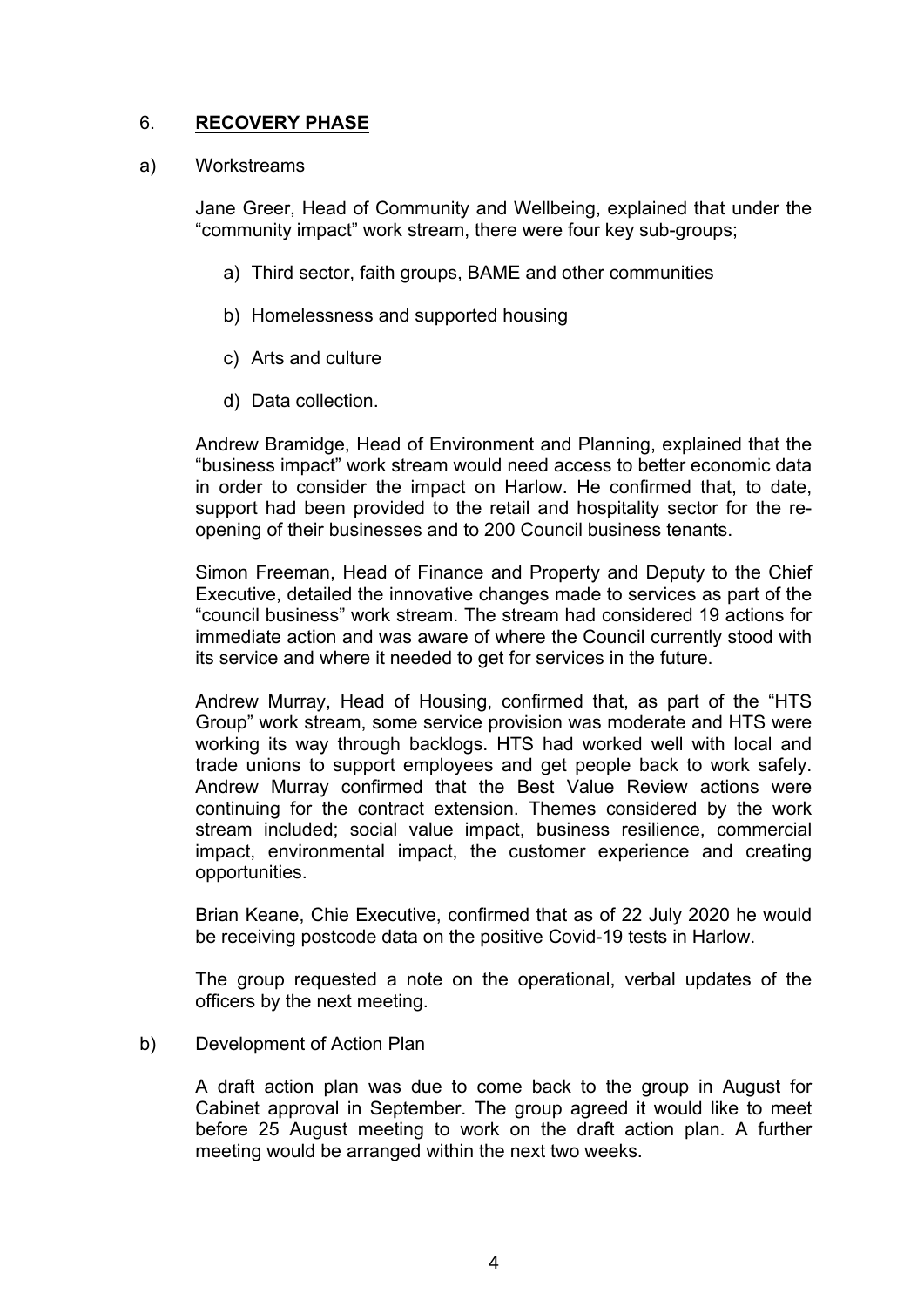The group agreed that a gap analysis and baseline analysis would be needed to inform an action plan. Councillor Perrin suggested that sustainability should also be considered as part of the action plan. Councillor Charles suggested that a sub-group for the working group was created to consider the overall vision of a post Covid-19 Harlow.

c) Short Term Measures/Quick Wins

Jane Greer confirmed a number of community impact short-term wins including; the community hub, the planned arts and culture summer events, the planned Black History Month events and the work to allocate discretionary business relief grants. Jane Greer advised the group that Rainbow Services would also be organising a survey to consider how groups had been affected by the pandemic.

Andrew Bramidge explained a number of short-term measures for the "Business and Economic Support" work stream;

- a) Mapping impact monitoring
- b) Advice and support provided to the business community
- c) The promotion of local businesses
- d) Job skills

It was agreed that a note to all members would include the proposals.

d) Impact on Council Priorities and Corporate Plan

Councillor Harvey confirmed that the impact of the Covid-19 pandemic on Council Priorities and Corporate Plan would be reviewed by September.

e) Finance Update

Simon Freeman confirmed that arrangements were changing weekly, however, the Council would be receiving an additional £165,000 of funding from the Government in a further round of grants announced by Government. The position had not changed since the update to Cabinet on 9 July 2020, however, the additional funding would mean that the gap would reduce to around £500,000. Simon Freeman confirmed that the Council was dealing with a forecast based on what was expected. Councillor Ingall confirmed that the returns information sent to the Government would be shared with the Opposition Group.

# 7. **MEETING FREQUENCY/NEXT STEPS**

The group noted the dates of the next meetings and requested that another meeting was arranged within the next two weeks. Councillor Harvey agreed to email the group to confirm the process outlined and would arrange for requested documents to be circulated to the group.

CHAIR OF THE WORKING GROUP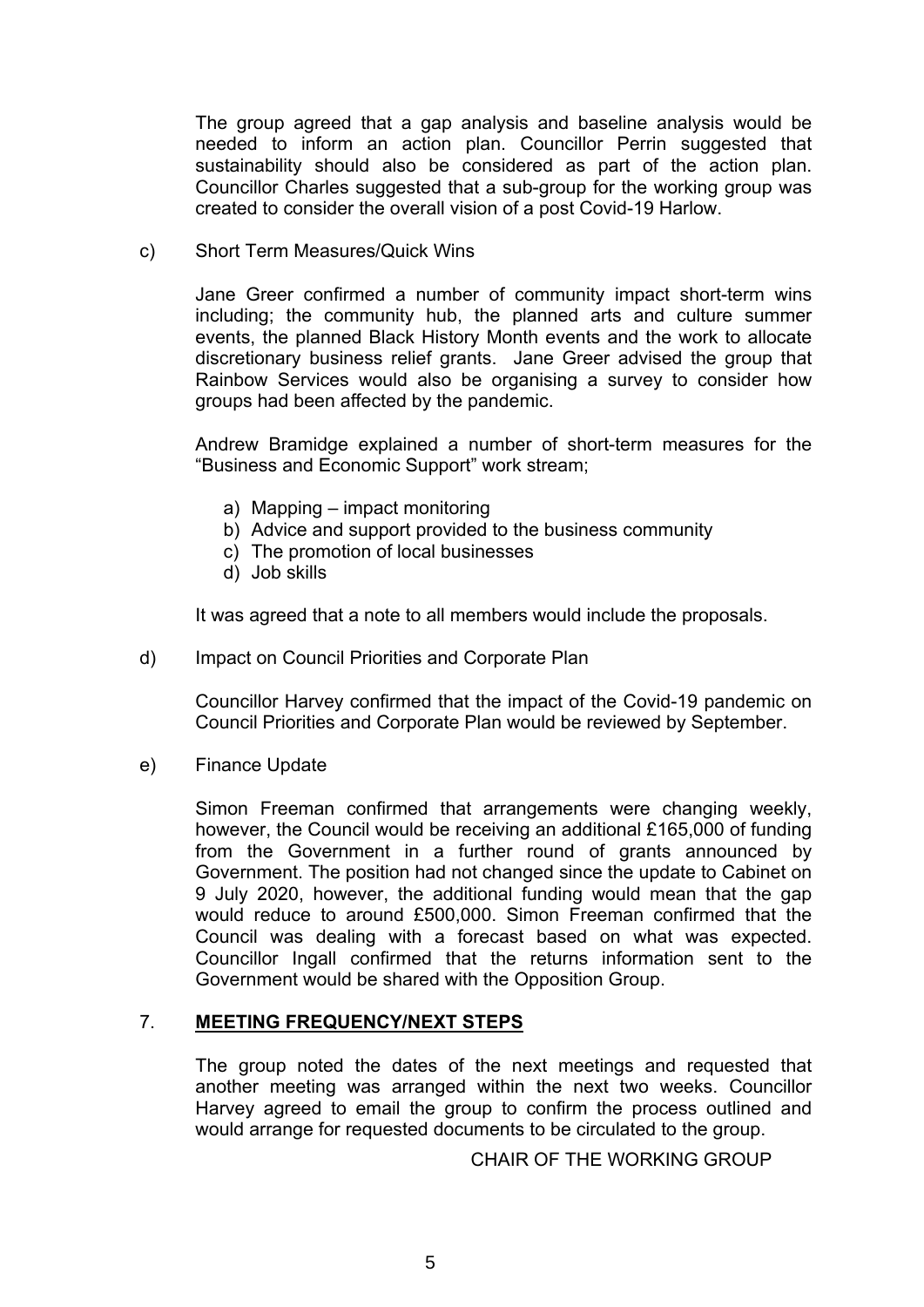Agenda Item 4

| <b>REPORT TO:</b>    | <b>COVID-19 RECOVERY WORKING GROUP</b>                              |
|----------------------|---------------------------------------------------------------------|
| <b>DATE:</b>         | <b>5 AUGUST 2020</b>                                                |
| TITLE:               | <b>COVID-19 RECOVERY WORKING GROUP</b><br><b>TERMS OF REFERENCE</b> |
| <b>LEAD OFFICER:</b> | <b>BRIAN KEANE, CHIEF EXECUTIVE</b>                                 |

# **RECOMMENDED that the Working Group:**

- **A** Approves the amended Terms of Reference attached as Appendix A to the report.
- **B** Recommends to the Cabinet that the Terms of Reference are approved.

# **BACKGROUND**

- 1. The draft Terms of Reference for the Covid-19 Recovery Working Group were presented to the working group on 22 July 2020 for discussion and approval.
- 2. During the meeting, a number of suggestions were made. It was agreed that the Terms of Reference would be amended and circulated to the Chair and a representative from the Conservative group for approval before the next meeting. These discussions have been ongoing and the latest draft is presented for approval

# **ISSUES/PROPOSALS**

- 3. The Terms of Reference have since been amended and are attached as Appendix A to the report.
- 4. The amended Terms of Reference have been circulated to the Chair and Working Group prior to this meeting.

# **IMPLICATIONS**

**Environment and Planning (includes Sustainability)** As set out in the report. **Author: Andrew Bramidge, Head of Environment and Planning**

**Finance (includes ICT and Properties and Facilities)** None specific. **Author: Simon Freeman, Head of Finance and Deputy to the Chief Executive**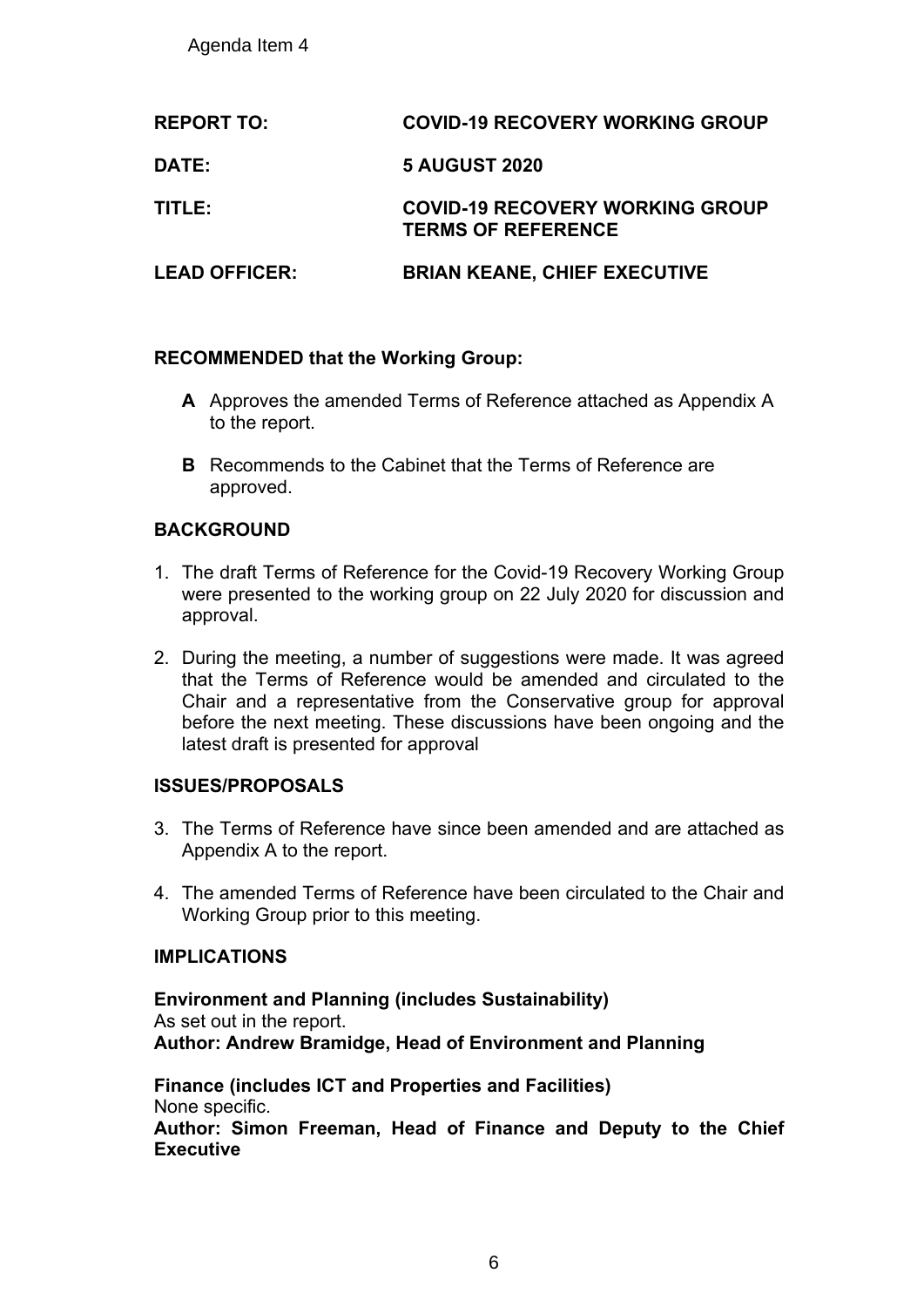### **Housing** As outlined in the report. **Author: Andrew Murray, Head of Housing**

**Community Wellbeing (includes Equalities and Social Inclusion)** None specific. **Author: Jane Greer, Head of Community Wellbeing**

## **Governance (includes HR)**

As contained in the report. Agreement of the Terms of Reference was requested by the Cabinet at its last meeting.

# **Author: Simon Hill, Head of Governance**

### **Appendices**

Appendix A – Amended Terms of Reference for Covid-19 Recovery Working Group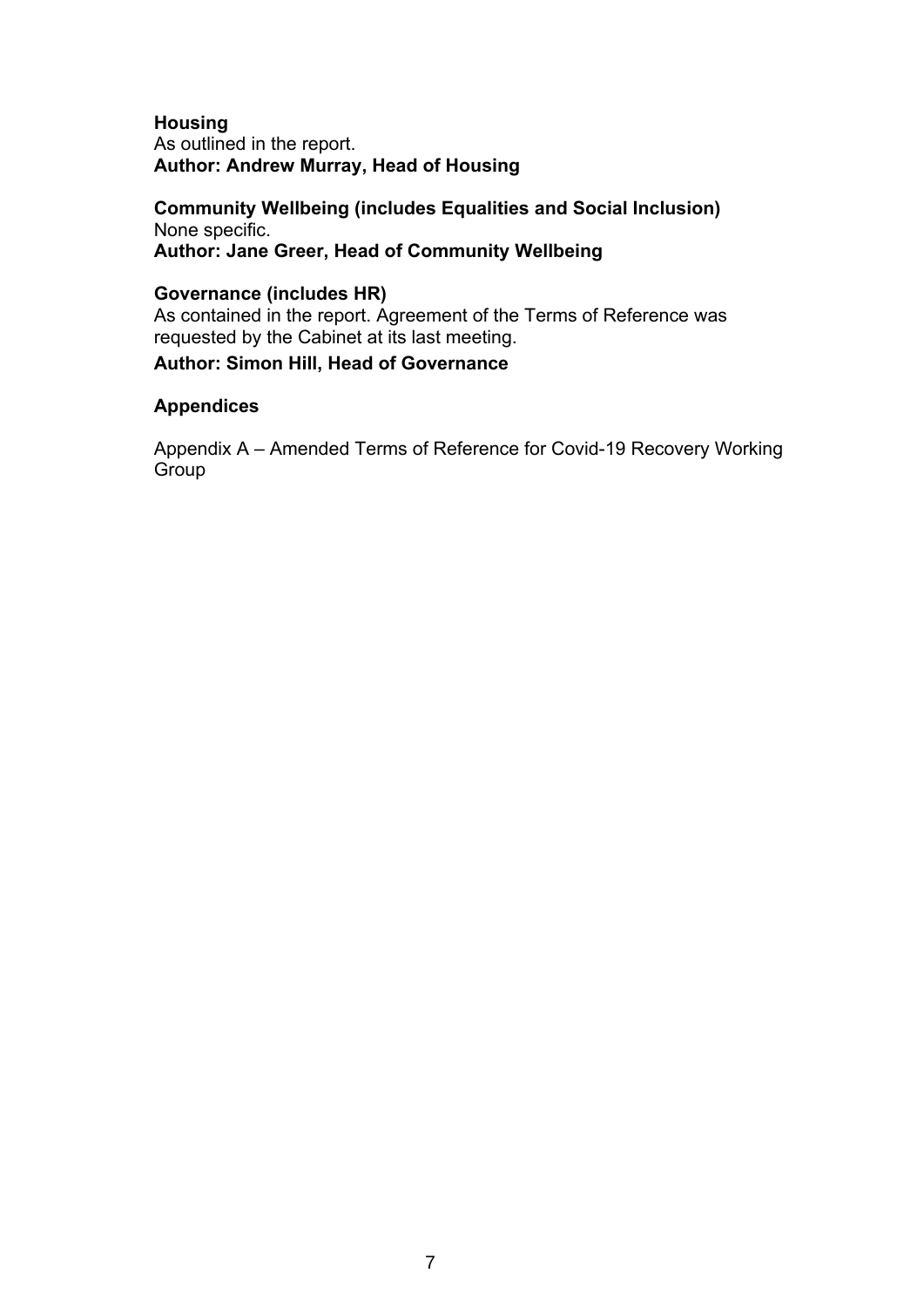#### **Covid-19 Recovery Working Group**

#### **Terms of Reference - Draft Revision for decision 5 August 2020**

- (i) To advise the Portfolio Holder on the proposals contained within the developing pandemic action plan including short, medium and long term objectives and measures taking into account the changing landscape.
- (ii) To provide a forum for consultation on measures and strategy within the pandemic action plan
- (iii) To advise and comment on work with regional health officials to prepare for and mitigate any further outbreak or second wave of infection in Harlow;
- (iv) To identify Council-related impacts that may require additional resources or service delivery methods; and
- (v) To provide a focus for:

#### *Developing greater community resilience*

- community action, cohesion, and greater resilience.
- supporting the recovery of BAME communities, clinically vulnerable and other marginalised groups
- engagement with the voluntary sector and faith-based communities

*Educating the public about health risks and working to mitigate future outbreaks*

- preparation and planning to ensure, with other public sector agencies, that in the face of future outbreaks or emergencies, all residents are given the best possible health protection and outcomes, particularly those at risk of health inequalities.
- community education on the on-going public health risk and to mitigate future outbreaks

#### *Advancing the post-COVID local economy*

- proposals for new ways of working
- business engagement
- innovative ways of growing the local economy

(vi) To harness data and monitor recovery performance to ensure that services delivered post COVID, meet the changing needs of residents and businesses.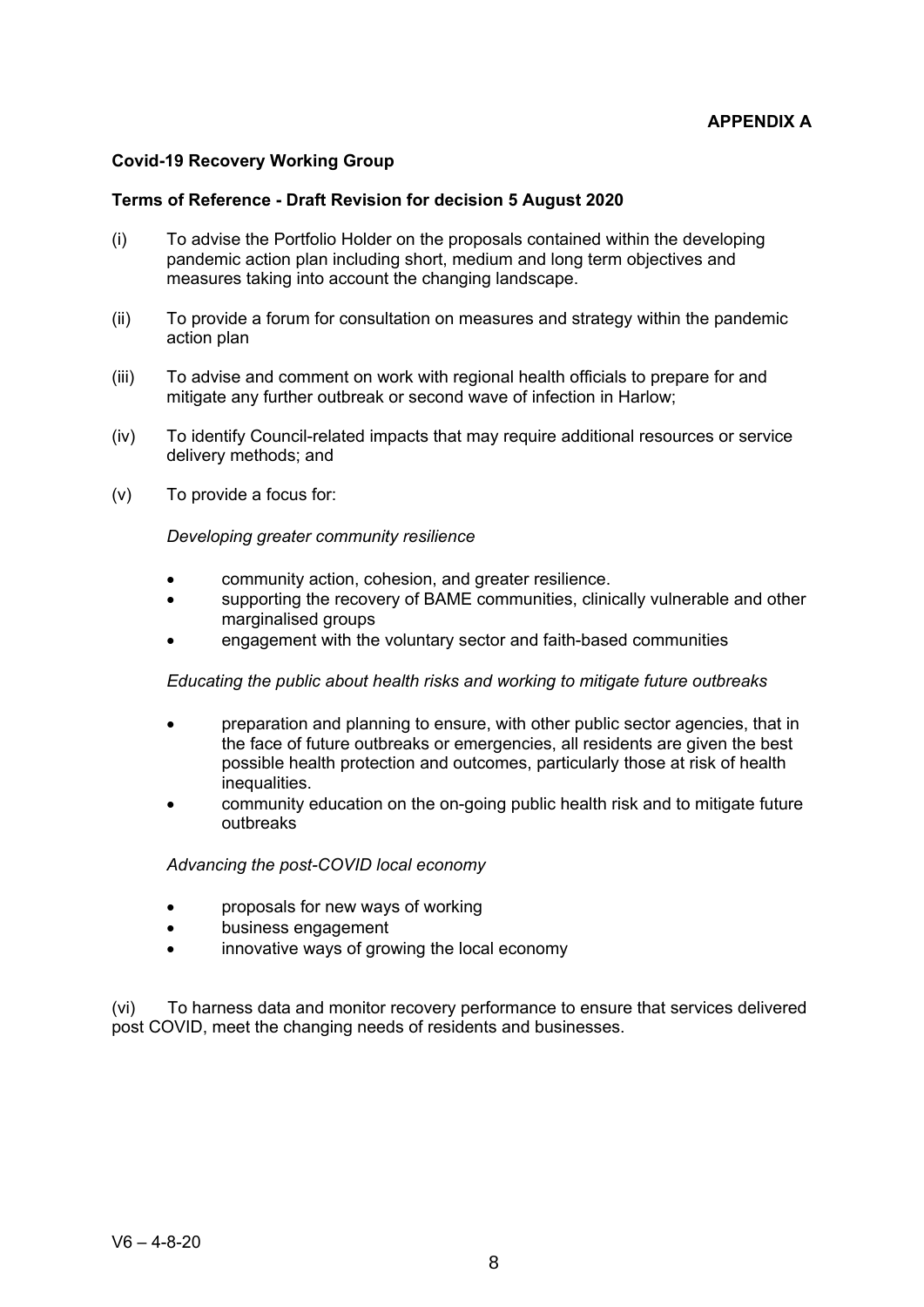# **Draft**

#### **Vision for the Recovery of Harlow**

*"To harness the positive aspects of the community response to the Covid-19 crisis and address the negative outcomes such that the Harlow that emerges - its residents, businesses and voluntary groups – is stronger, more resilient and poised to take full strategic advantage of the opportunities for growth and renewal."*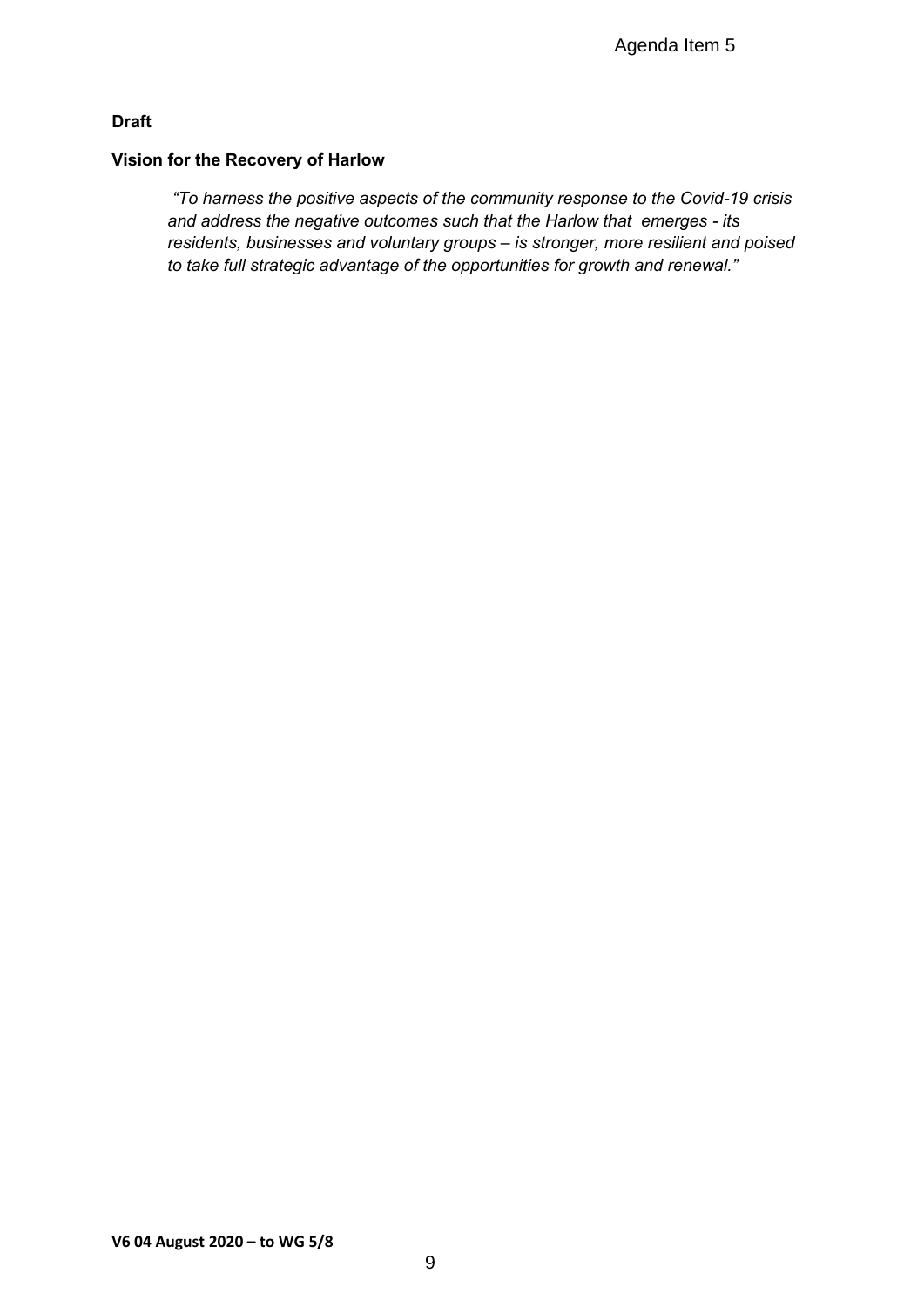### **We will achieve this by:**

### **Corporate Themes**

Promoting within everything that it does for the recovery of the town, the strategic priorities of its Corporate Plan:

- $\triangleright$  Recovery and Resilience (NEW subject to Council approval)
- $\triangleright$  More and Better Housing
- $\triangleright$  Regeneration and a Thriving Economy
- Wellbeing and Social Inclusion
- **▶ A Clean and Green Environment**
- $\triangleright$  Successful Children and Young People

Acknowledging the role that the Working Group will have in promoting a plan for recovery.

Managing and recording Harlow Council's recovery response to the COVID-19 pandemic to meet its priorities as a community leader, and fulfil the requirements as a local authority under the Civil Contingencies Act 2004 to "take the lead in facilitating the rehabilitation of the community and the restoration of the environment."

Seeking to remove the barriers that keep people beyond the reach of employment, services, jobs and other socio-economic recovery measures and opportunities.

Maximising the opportunities for innovative ways of future working across the Council and with partners, its own LATCO and other stakeholders (such as the voluntary sector) to the benefit of the local community and business sector.

Preparation and planning to ensure, with other public sector agencies, that in the face of future outbreaks or emergencies, all residents are given the best possible health protection and outcomes, particularly those at risk of health inequalities.

Securing the best possible regeneration and infrastructure improvement outcomes for the town across the wider HGGT area in the context that they promote residents' health and wellbeing and economic recovery.

Harnessing data and monitoring performance to ensure that services delivered post COVID-19, meet the changing needs of residents and businesses**.**

Ensuring the community is kept informed about Council's and other related bodies' actions to keep them safe and prioritise their well-being as we adjust to a new and uncertain reality and seek to build individual and collective resilience.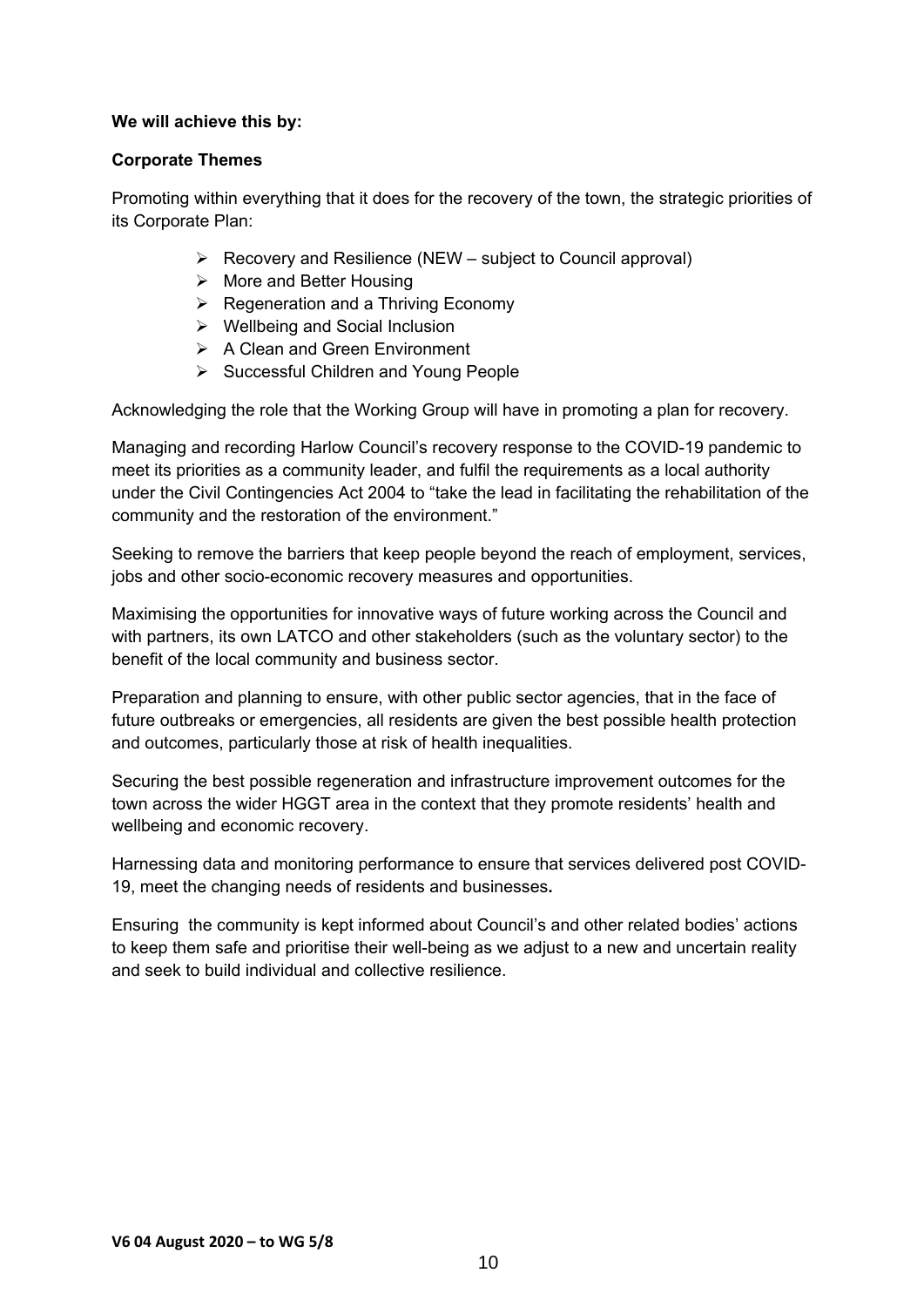#### **Workstream Themes**

#### **Community Impact**

- 1. To ensure the physical, mental, and socio-economic wellbeing of all residents of Harlow is recovered to pre-pandemic levels or above through analysis of the impact of COVID-19 on the community by undertaking data analysis; initiating meaningful dialogue with community, voluntary sector, faith and cultural organisations and utilising feedback from the Council's frontline services.
- 2. To maintain a robust and thriving community and voluntary sector by maximising promotion and take-up of Government initiatives to support the sector and community; facilitating meaningful engagement and partnership working and supporting the development of new initiatives to meet needs identified through COVID-19 community impact assessment

#### **Business & Economy Workstream**

- 1. Increase the opportunities for advice, information, incentives and financial support to Harlow businesses, equipping them with the tools to prosper through the recovery phase.
- 2. Create and deliver a programme of active promotion of the Harlow economy to maximise opportunities for local businesses, to encourage business-to-business and local supply chain activity and to maximise the impact of the "Harlow pound"
- 3. Ensure young people in Harlow have access to information, advice, and opportunities for work and/or training to prevent a large cohort of young people emerging in Harlow without meaningful activity.
- 4. To work with bodies and educational institutions to create a joined-up plan to promote the need for local employment opportunities, particularly for young people aged 18-24.
- 5. To actively look for examples of new ways of working and new business opportunities and to innovate them in Harlow.

#### **Council Internal Services Workstream**

- 1. To plan for the new 'normal' and any changes and/or challenges this may present to the Council's operating model and structures.
- 2. To ensure the continuation and where necessary the restoration of service provision to Harlow residents and businesses.
- 3. To work with all government guidance to ensure that strategic objectives are compliant and Covid safe.

#### **HTS Group Workstream**

- 1. To improve business resilience and efficiency by a review of HTS business plans, priorities and business continuity; enhanced communication plans aligned to Council communication plans and a robust gap analysis and performance reporting.
- 2. To reassess HTS community impact by its social value programme and reporting.
- 3. To monitor HTS environmental impact through its landscape programmes and policies reviews.